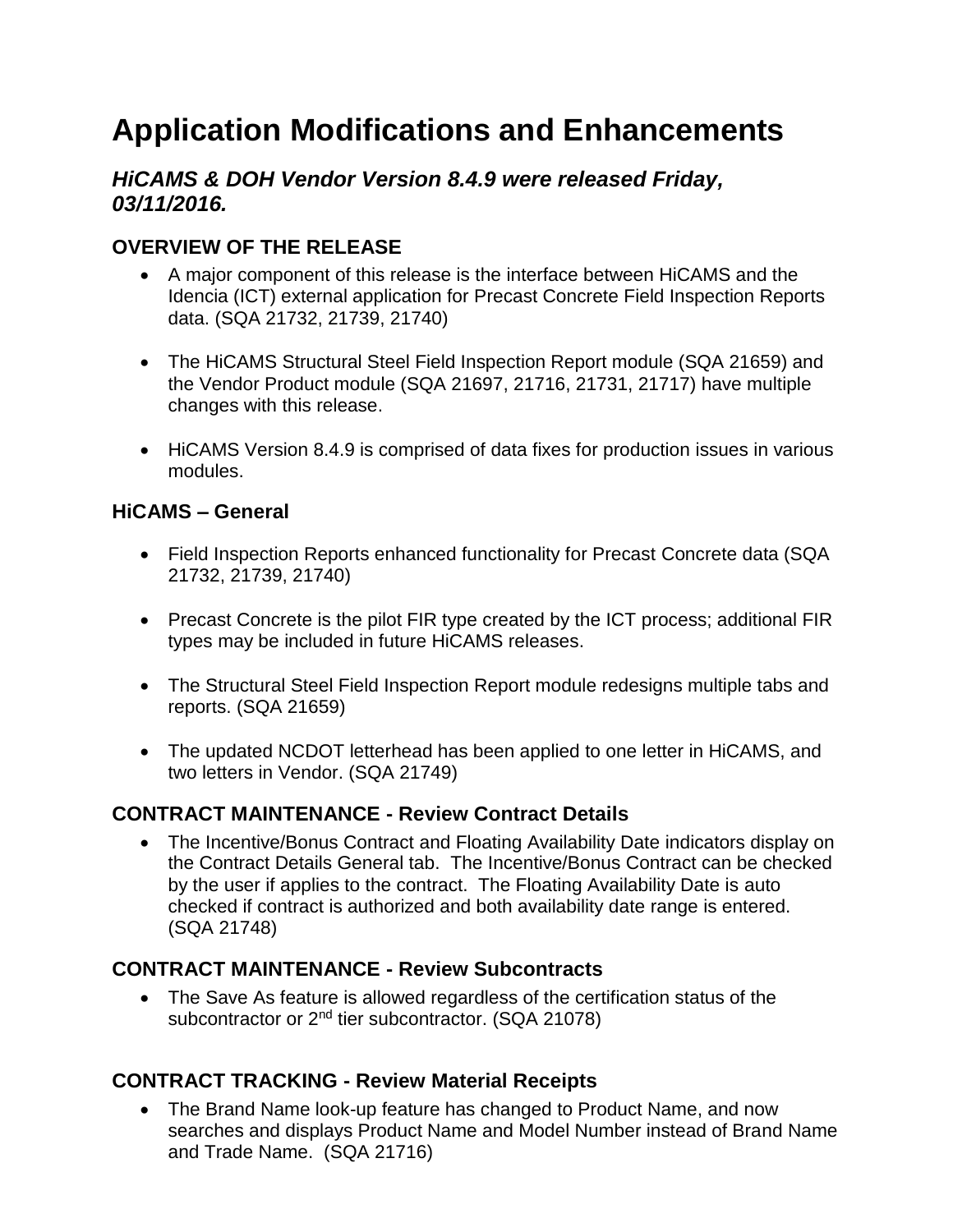## **CONTRACT TRACKING - Pay Records Mobile Data Entry**

- Pay records are not allowed to be deleted; however, able to Void a pay record. (SQA 21765)
- The WBS and Line Item fields are refreshed if the Contract Number is changed. (SQA 21782)

## **CONTRACT ESTIMATES - Review Estimates**

• The office location phone number added to the Floating Information box. This information will aid in reviewing estimates for payment. (SQA 21589)

## **WBS MAINTENANCE - Split WBSs**

 The Overrun indicator has been hidden no longer displays on the WBS Splits window. (SQA 21708)

## **FIELD INSPECTION REPORTS (FIR) - General**

 A new process to systematically create Precast Concrete FIRs with the data entered into the ICT system at the Producer/Suppliers sites, may include other FIR types in future HiCAMS releases.

# **FIELD INSPECTION REPORTS (FIR) - Review Field Inspection Reports**

PRECAST CONCRETE:

- Precast Concrete FIRs will be created in HiCAMS systematically with the Precast Concrete data entered into the ICT system at the Producer/Suppliers sites. (SQA 21732)
- The Precast Concrete FIR data will automatically save whenever the Inspection Result status changes. This will also allow the Report status to change to Authorized. (SQA 21722)

#### PRESTRESSED CONCRETE:

 The Prestressed Concrete FIR data will automatically save whenever the Inspection Result status changes. This will also allow the Report status to change to Authorized. (SQA 21722)

STAY-IN-PLACE:

• The Stay-In-Place FIR data will automatically save whenever the Inspection Result status changes. This will also allow the Report status to change to Authorized. (SQA 21722)

STRUCTURAL STEEL:

• Redesigned the window by moving fields to different tabs, removing some fields, and removing the Hardware tab completely. The fields which have been removed are still reportable from the Standard Report module. The Report tab includes Pay Items and no longer displays the Hardware data. (SQA 21659)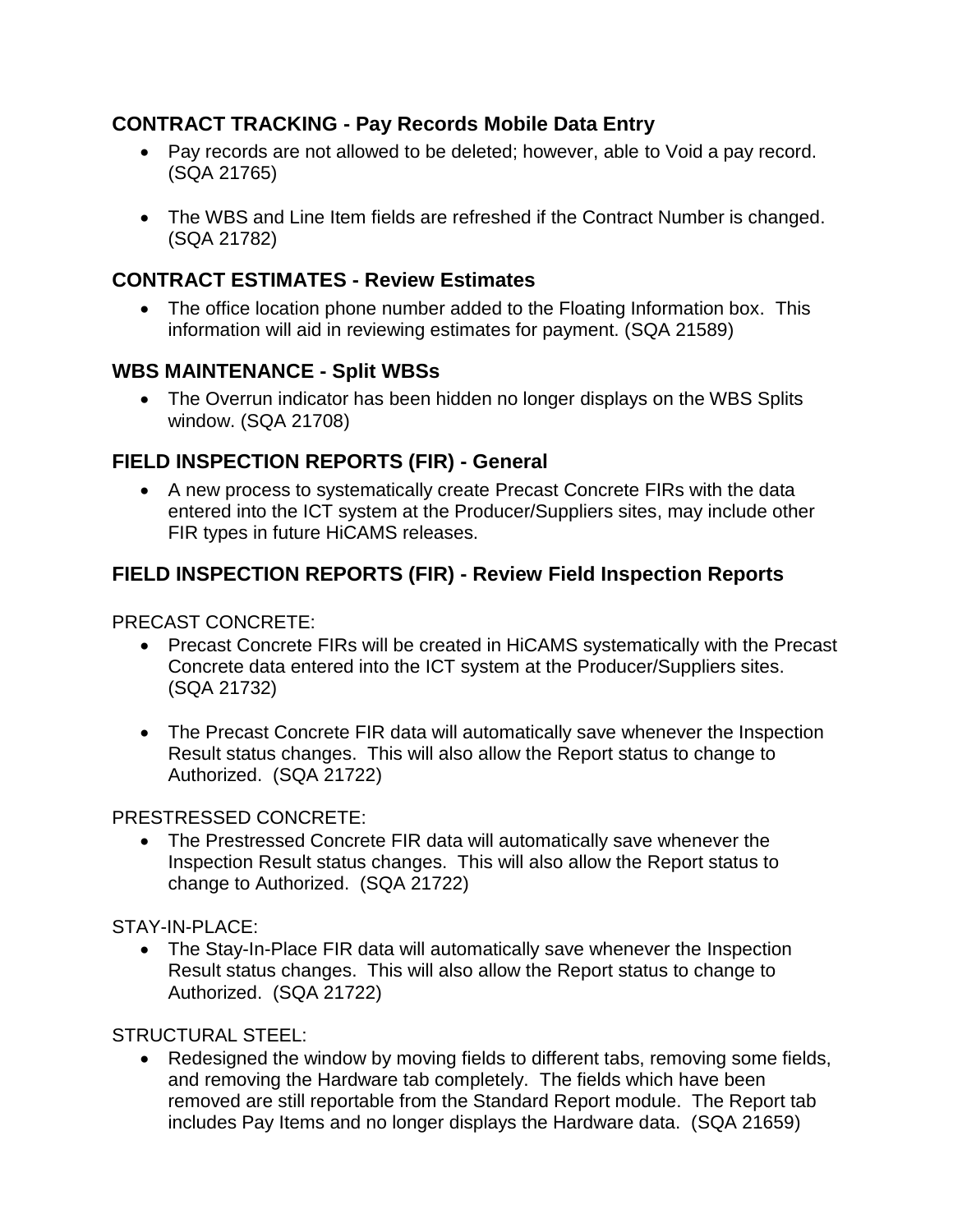#### **FIELD INSPECTION REPORTS (FIR) – Review ICT Precast Data**

 This new window will display all errors and warnings, and provide ability to reconcile issues, for Precast Concrete FIRs created by the ICT process. (SQA 21739)

## **SAMPLING - Review Sample Details**

- The Sample ID field will accept upper case alpha characters when entered or scanned into HiCAMS. (SQA 21742)
- The Approved Producer's facility type on the Sample must be the same as the Material Type's facility type if the facility type is defined in the MSG for that material. (SQA 21700)
- The Brand Name look-up feature has changed to Product Name, and now searches and displays Product Name and Model Number instead of Brand Name and Trade Name. (SQA 21716)
- The samples without contract number allow a value in the Station From Fraction and Station To Fraction fields. (SQA 21790)

## **PROJECT CERTIFICATION - Review Material Pre-Certification**

- The Federal Aid Number field has increased to accept a larger number without stopping the process. (SQA 21725)
- 100% state funded contracts do not print/display names in the cc section of the Pre-certification Final Letter. Contracts not 100% state funded print/display cc:Records. (SQA 21752)
- The updated NCDOT letterhead has been applied to the Pre-certification Final Letter. (SQA 21749)

# **QUERY TOOL**

CONTRACTS:

 Added the Incentive/Bonus Contract and Floating Availability Date indicators to the query. (SQA 21748)

FIELD INSPECTION REPORTS:

- The FIR General and Structural Steel query tools have removed multiple fields which have also been removed from the Structural Steel FIR window. These fields are reportable in the archive Structural Steel FIR Standard Report. (SQA 21659)
- The FIR General and Structural Steel query tools have renamed Pay Item Accepted Quantity and Pay Item Rejected Quantity fields. (SQA 21659)
- The ICT FIR Data queries FIR data that is systematically created by the ICT process. (SQA 21740)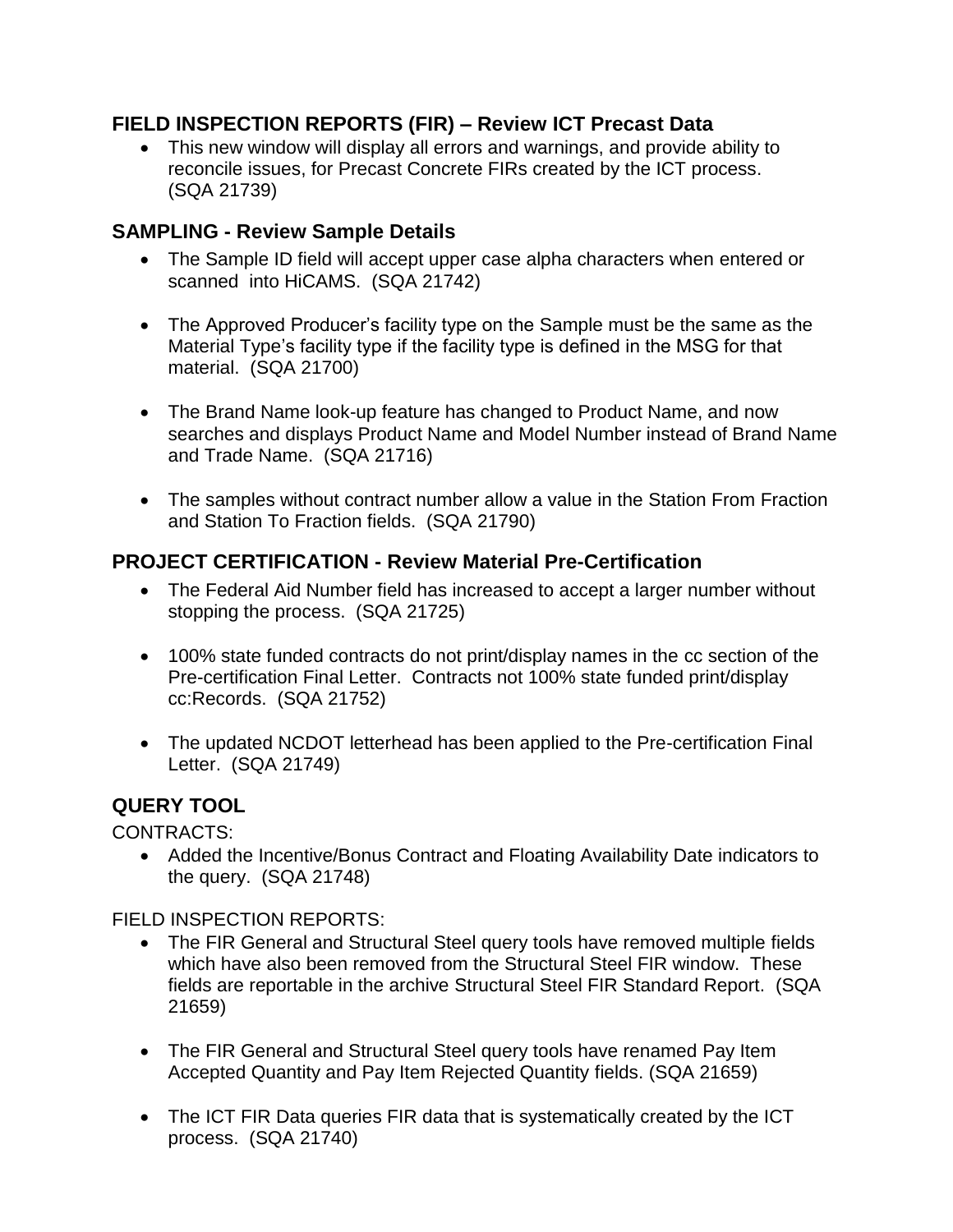MATERIAL RECEIPTS:

- Added the fields Product ID, Product Name, Model Number, and Product Category. The method used to enter the query value criteria has changed to select the value from a list instead of typing the value. (SQA 21731)
- Brand Name can still be searched; however, the Brand Name data on Material Receipts will only exist if saved previous to HiCAMS release 8.4.9. (SQA 21731)

#### SAMPLES:

- Added the fields Product ID, Product Name, Model Number, and Product Category. The method used to enter the query value criteria has changed to select the value from a list instead of typing the value. (SQA 21731)
- Brand Name can still be searched; however, the Brand Name data on Samples will only exist if saved previous to HiCAMS release 8.4.9. (SQA 21731)

TICKETS:

 The values for Station From Fraction is concatenated with Station From, and Station To Fraction is concatenated with Station To. The columns displayed are Station From and Station To. (SQA 21693)

# **STANDARD REPORTS**

FIELD INSPECTION REPORTS:

- Structural Steel data that was entered into HiCAMS before 8.4.9 can be printed in an Archive Standard Report when the Archive FIR indicator is checked. This report prints all of the Pay Items and Hardware data as existed prior to the 8.4.9 release. (SQA 21659)
- Structural Steel data that was entered into HiCAMS at any time (before or after 8.4.9) can be printed in the (regular) Standard Report. This report prints only the Pay Item fields which still display on the window. (SQA 21659)

## **DOH Vendor - General**

 The Vendor Product module has multiple changes which will reflect in the Approved Product List (APL) web application once the APL is modified. (SQA 21697, 21731, 21717)

## **TECHNICIAN - Review Class Enrollment**

- The value 'Incomplete' will print/display on the Pass/Fail letter when Incomplete indicator is selected on the window because class was attended but not completed. (SQA 21614)
- Change the Confirmation letter NOTES section for all Asphalt related QMS training classes (MAT 580, MST 001, MAT525, MAT530, MAT535) (SQA 21724)
- The updated NCDOT letterhead has been applied to the Confirmation letter and Pass/Fail letter. (SQA 21749)